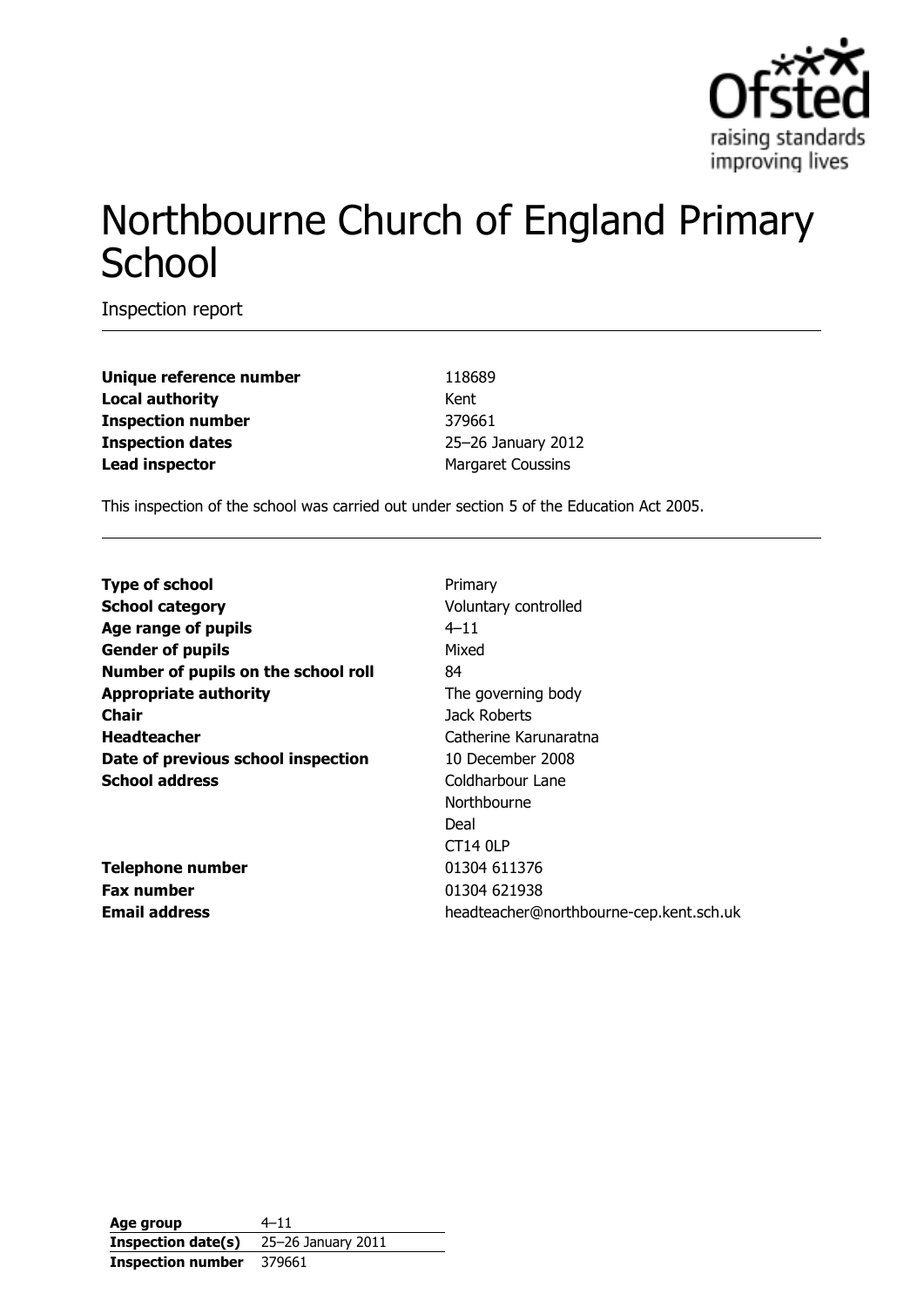

You can use Parent View to give Ofsted your opinion on your child's school. Ofsted will use the information parents and carers provide when deciding which schools to inspect and when.

You can also use Parent View to find out what other parents and carers think about schools in England. You can visit www.parentview.ofsted.gov.uk, or look for the link on the main Ofsted website: www.ofsted.gov.uk

The Office for Standards in Education, Children's Services and Skills (Ofsted) regulates and inspects to achieve excellence in the care of children and young people, and in education and skills for learners of all ages. It regulates and inspects childcare and children's social care, and inspects the Children and Family Court Advisory Support Service (Cafcass), schools, colleges, initial teacher training, work-based learning and skills training, adult and community learning, and education and training in prisons and other secure establishments. It assesses council children's services, and inspects services for looked after children, safeguarding and child protection.

Further copies of this report are obtainable from the school. Under the Education Act 2005, the school must provide a copy of this report free of charge to certain categories of people. A charge not exceeding the full cost of reproduction may be made for any other copies supplied.

If you would like a copy of this document in a different format, such as large print or Braille, please telephone 0300 123 4234, or email enquiries@ofsted.gov.uk.

You may copy all or parts of this document for non-commercial educational purposes, as long as you give details of the source and date of publication and do not alter the information in any way.

To receive regular email alerts about new publications, including survey reports and school inspection reports, please visit our website and go to 'Subscribe'.

Piccadilly Gate Store St **Manchester** M1 2WD

T: 0300 123 4234 Textphone: 0161 618 8524 E: enquiries@ofsted.gov.uk W: www.ofsted.gov.uk



© Crown copyright 2012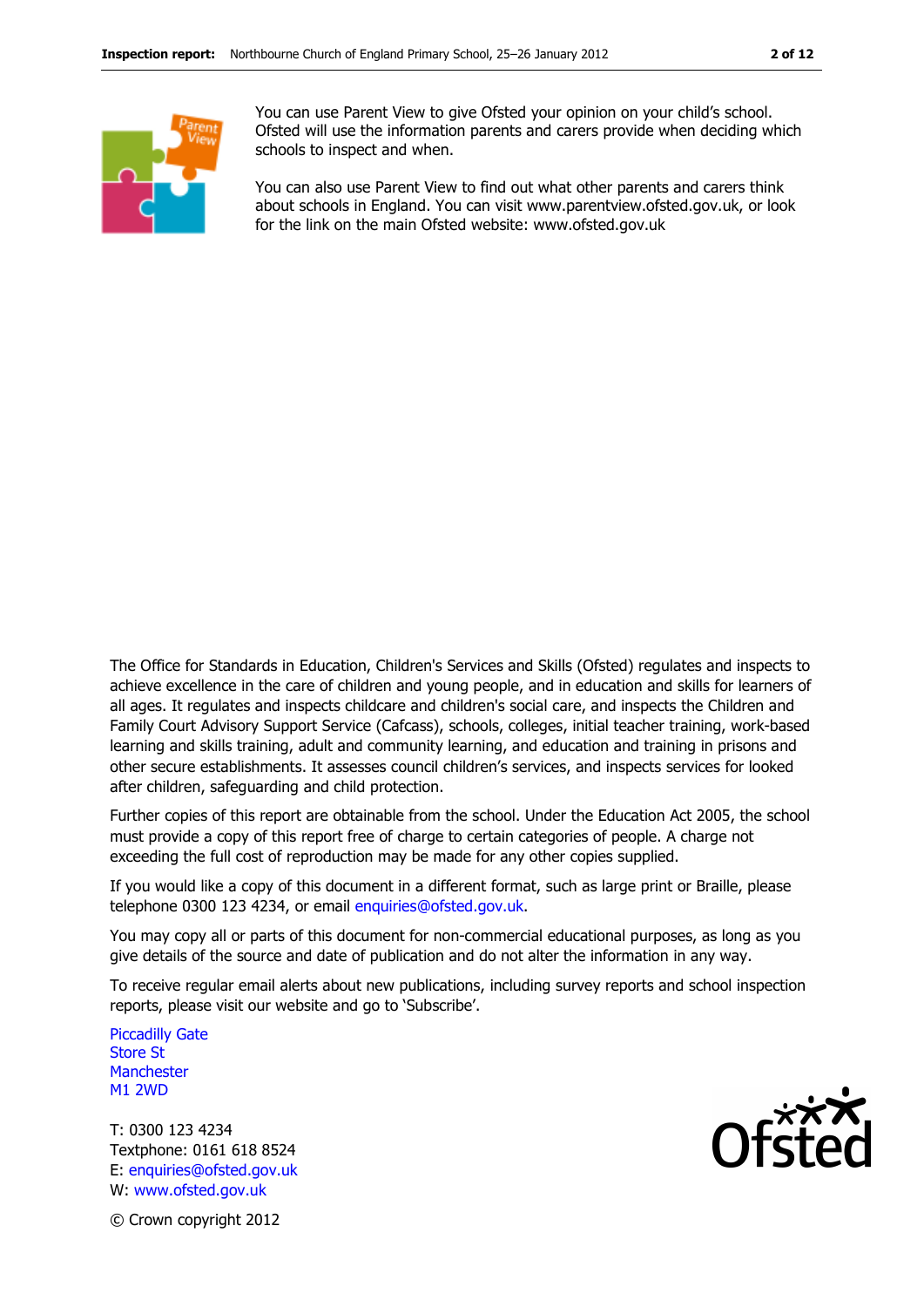# **Introduction**

Inspection team

Margaret Coussins **Margaret Coussins** Additional inspector

This inspection was carried out with two days' notice. The inspector observed nine lessons and four teachers and listened to pupils read. Meetings were held with the headteacher, other staff with leadership responsibilities, members of the governing body and pupils. Inspectors took account of the responses to the on-line questionnaire (Parent View) in planning the inspection, observed the school's work, and looked at a range of documentation including the school's self-evaluation, the school improvement plan, pupils' progress records and the safeguarding procedures. Questionnaires from 43 parents and carers were received and analysed along with those from staff and pupils.

## **Information about the school**

Northbourne is smaller than the average-sized primary school and the number on roll has fallen since the previous inspection. Most pupils are of White British heritage. The proportion of pupils known to be eligible for free school meals is below average. The proportion of disabled pupils and those with special educational needs is above average. Their needs relate mainly to speech, language and communication or behavioural, social and emotional difficulties. The school makes provision for the Early Years Foundation Stage children in a Reception class. A Nursery on the school site is managed by a private provider and therefore not included in this inspection. The school exceeds the current floor standards in English and mathematics. The school has gained Healthy Schools Status and Advanced Status for Extended Schools.

There have been significant changes in the school since the previous inspection. After a period of considerable instability and turbulence, during which delegated powers were removed from the governing body, the school was federated with a local primary school in September 2011. The headteacher of the federated school was appointed as the executive headteacher of both schools at this time. Prior to this, from September 2010, she had been supporting Northbourne in her role as a Local Leader of Education. The federation shares a governing body, a special educational needs coordinator and a family liaison officer. In addition there is an assistant headteacher at Northbourne.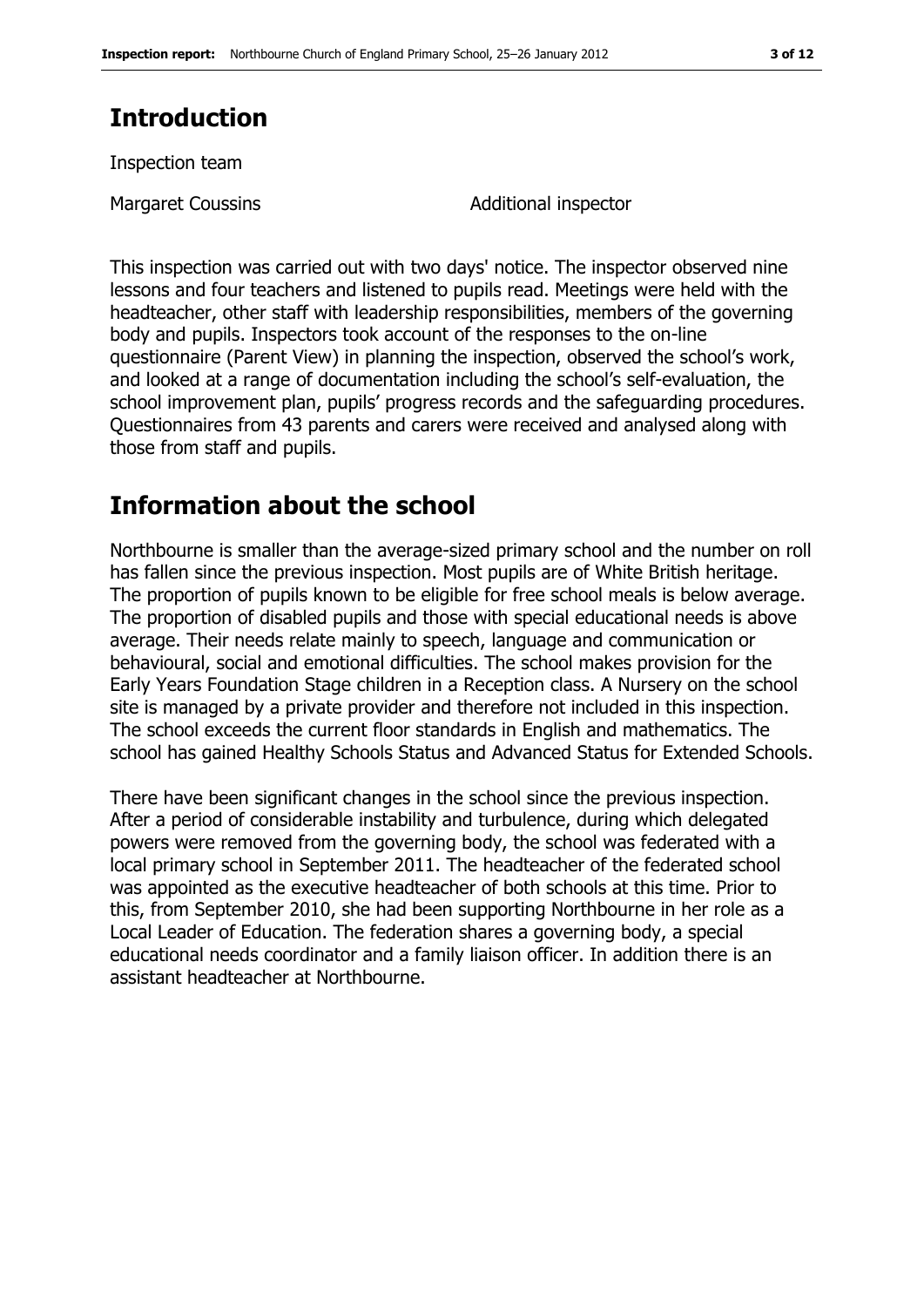# **Inspection judgements**

| <b>Overall effectiveness</b>          |  |
|---------------------------------------|--|
|                                       |  |
| <b>Achievement of pupils</b>          |  |
| <b>Quality of teaching</b>            |  |
| <b>Behaviour and safety of pupils</b> |  |
| <b>Leadership and management</b>      |  |

## **Key findings**

- This is a good school. Significant improvements have been made since the federation. This is confirmed by parents and carers and summed up by one who wrote, 'I feel a lot has changed in this school for the better and the school has got back its community atmosphere which is friendly and approachable.'
- Achievement in English and mathematics, including for disabled pupils and those with special educational needs, is good. Pupils make best progress in reading and by the end of Year 2 and Year 6 attainment in reading is above average.
- A clear and well-planned focus on writing has resulted in improved attainment, especially in spelling, punctuation, vocabulary and presentation skills, which were points to improve reported at the last inspection. This has helped to increase the proportion of pupils gaining the higher Level 5 in English since 2010. A small number of more able pupils are capable of doing even better, particularly in writing and mathematics.
- Lessons are consistently well planned and teaching effectively meets the needs of learners through a broad and balanced curriculum that promotes pupils' social, moral, spiritual and cultural development well. Marking and feedback are generally good although some inconsistency remains. Consequently, pupils do not always have time to respond to teachers' comments or assess their own progress towards achieving individual targets for learning.
- The school provides a secure, safe environment for learning. Behaviour is good. Attendance is average and improving although there are still a number of pupils who miss out on learning in order to take family holidays.
- Within overall good leadership and management, the headteacher provides excellent leadership and is a significant driving force in the way the school has improved and continues to do so. A group of pupils agreed with one who said,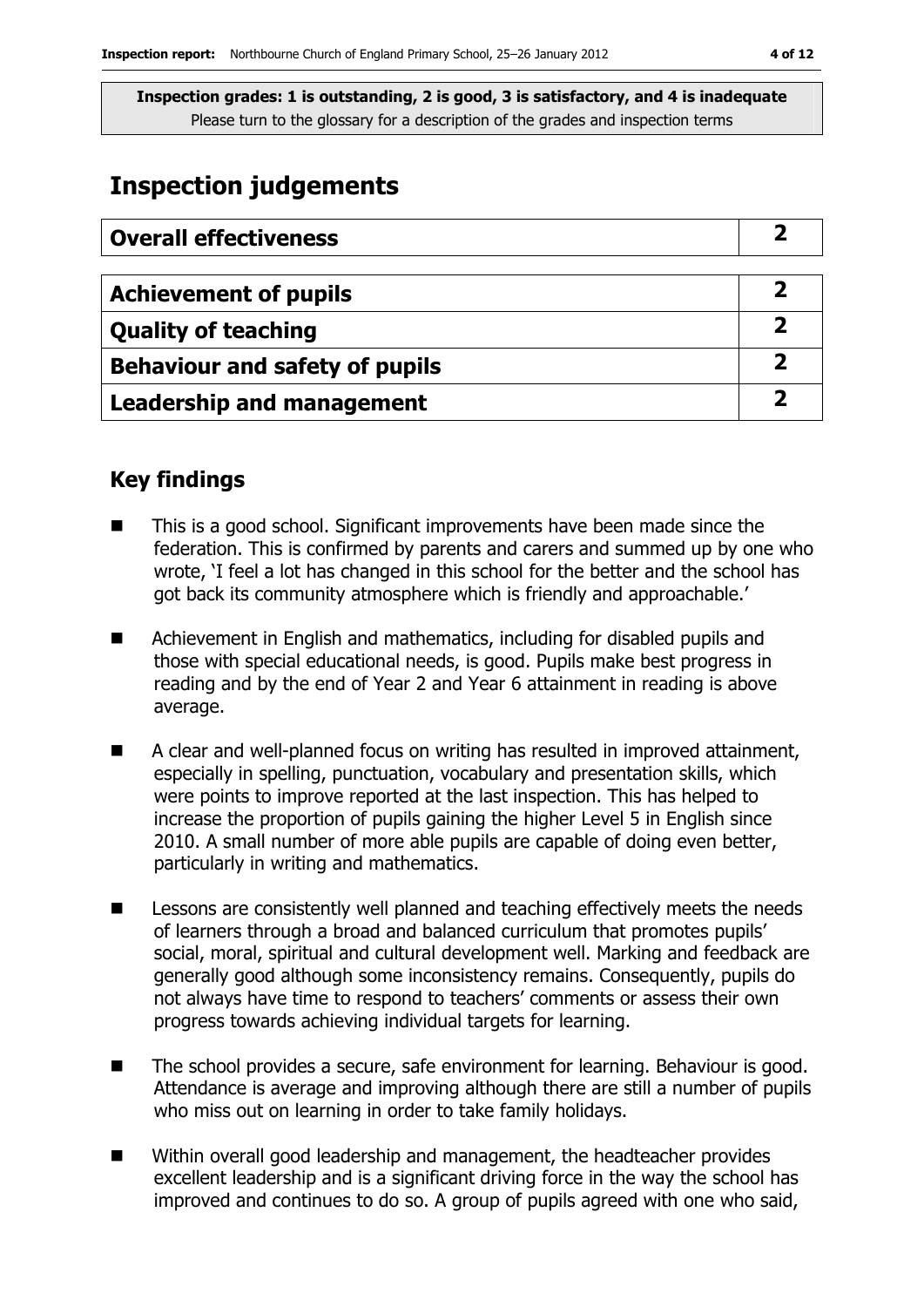'Things are much, much better now.'

### **What does the school need to do to improve further?**

- Raise attainment in writing and mathematics by the end of Year 6 by building on the accelerated progress pupils are currently making throughout the school and ensuring that more able pupils have sufficient time to complete the challenges provided for them.
- **E** Ensure all teaching and learning matches that of the best seen by:
	- − providing pupils with consistent opportunities and time to respond to marking and feedback so they can improve their work
	- − developing pupils' skills in assessing their own progress towards their targets for learning.
- Build on the successful drive to improve attendance by continuing working with families to ensure that pupils do not miss out on important learning.

#### **Main report**

#### **Achievement of pupils**

Published attainment data needs to be interpreted with caution as the small and fluctuating number of pupils can skew the picture of performance. Children start at school with skills, knowledge and understanding that are generally below expectations for their age and make good progress towards reaching their goals for learning by the end of the Reception year. They develop enthusiasm for books and stories and are very attentive listeners when sharing books with their Year 6 'buddies'. Their knowledge of phonics (sounds and letters) is good. The end of Year 6 attainment is broadly average overall. The school's progress data and pupils' current work show that learning is improving for all groups of pupils, including the above average number of disabled pupils and those with special educational needs. Progress is good and pupils are catching up with previous gaps in their learning resulting from the unsettled period in the school.

The regular focus on writing means that in all lessons, pupils are enjoying writing for a wide range of purposes and audiences in different genres. For example, convincing, persuasive writing in a letter to the headteacher put forward wellstructured arguments that coming to school on a Saturday would not be a good idea! Similarly others were able to draw on their history work to create imaginative settings for an Aztec myth and their research for the topic on the Earth, Sun and Moon. They competently use features such as similes, alliteration and 'wow' words to enhance their creative work, develop a good sense of the needs of different readers and draw on their good knowledge of the styles of a range of authors to influence their writing. Pupils know how to use a range of punctuation for effect. This was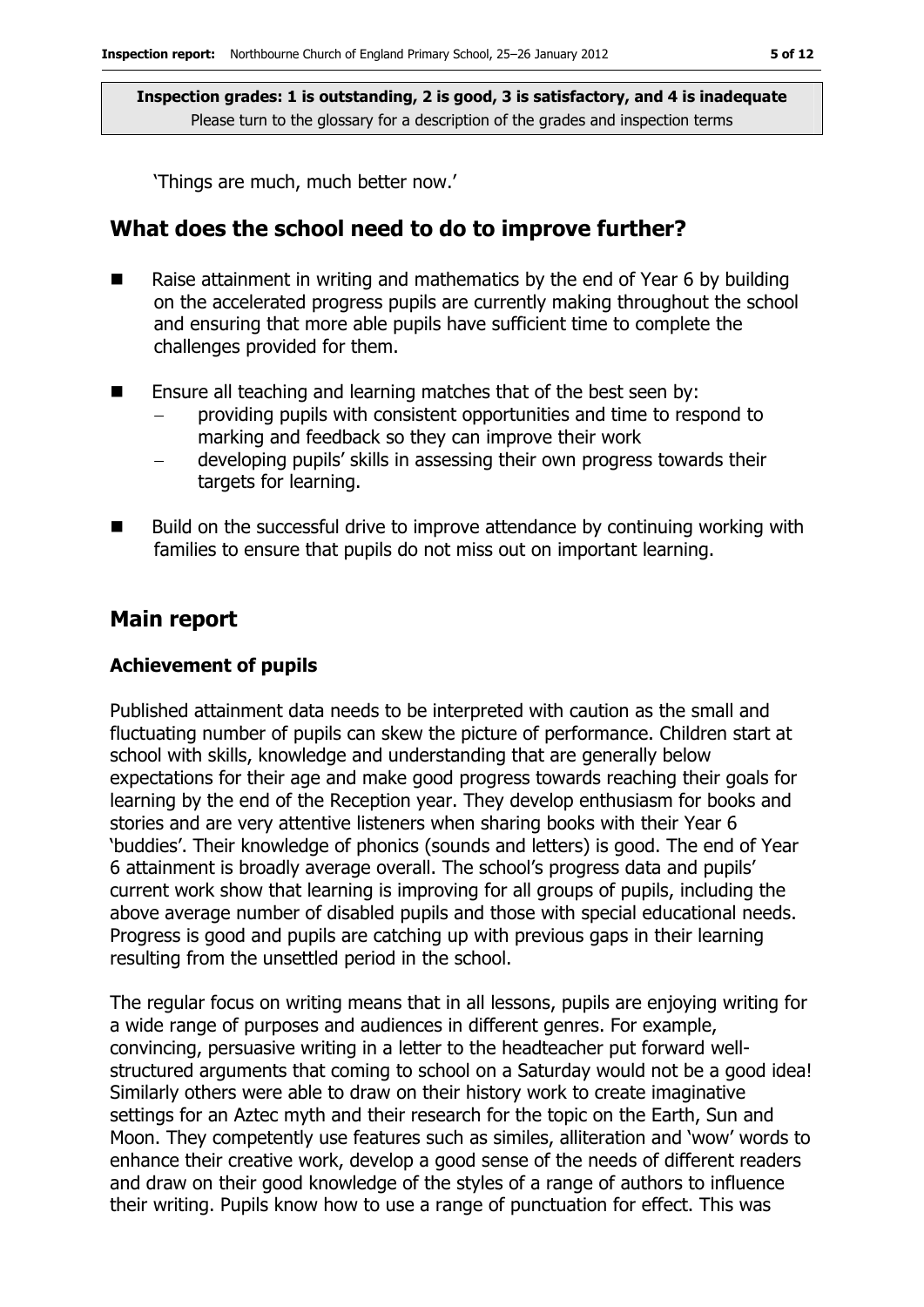explained well by a Year 1 pupil who, when asked about his use of an exclamation mark said, 'Well you would be surprised if you were kidnapped by pirates.'

Attainment in reading is above average by the end of Year 2 and Year 6. By Year 2, competent, fluent readers are clearly reading to make sense as well as using phonic knowledge to sound out unfamiliar words, correcting themselves when the sense is lost. Less fluent readers show good knowledge of the sounds in words but have more difficulty in reading for meaning. By Year 6, pupils read confidently and with enjoyment. Although they are unfamiliar with the terminology of higher order reading skills, they demonstrate their use very well in their comprehension of the texts they are reading. Pupils make good use of their mathematical skills to support learning in other subjects.

Almost all of the parents and carers who responded to the questionnaire feel that their children are making good progress and are positive about how well the school develops pupils' skills. The inspector agrees with these views but also with the comments from a few parents and carers that some more able pupils could be more effectively challenged in their learning, especially in their writing and mathematics.

#### **Quality of teaching**

Parents and carers are unanimous in their view that their children are taught well and this is confirmed by inspection findings. Pupils are very positive about teaching. They describe their lessons as fun and interesting and older pupils comment on how teaching has improved and helps them learn well. Teaching assistants provide good support for the groups and individuals they work with. They are effective in ensuring that disabled pupils and those with special educational needs make similar progress to others through well-targeted support and activities that meet their learning needs well. Teaching assistants, like teachers, are skilled in the correct articulation of sounds when teaching phonics.

Very good relationships exist between all staff and pupils, which encourage pupils to work hard and want to do their best. Teaching and the curriculum promote spiritual, moral, social and cultural development well. As a result, pupils are encouraged to develop and use good personal skills to work collaboratively, creating a strong sense of community, tolerance and understanding of others' needs. They have opportunities to take responsibility and ownership of their learning by planning a topic of their choice during one term in the year. Teachers' good questioning skills promote learning well. Just occasionally, however, in the first part of lessons, teachers do not use a range of strategies to ensure that all pupils engage and respond to their questions. In the Early Years Foundation Stage there is a good balance of activities that are directed by adults and those where children make their own choices. Adults encourage children's growing independence effectively. The classroom provides a stimulating learning environment where children's early writing and number skills are promoted well with a good focus on reading and writing in the 'office' and role-play area of the dinosaur museum.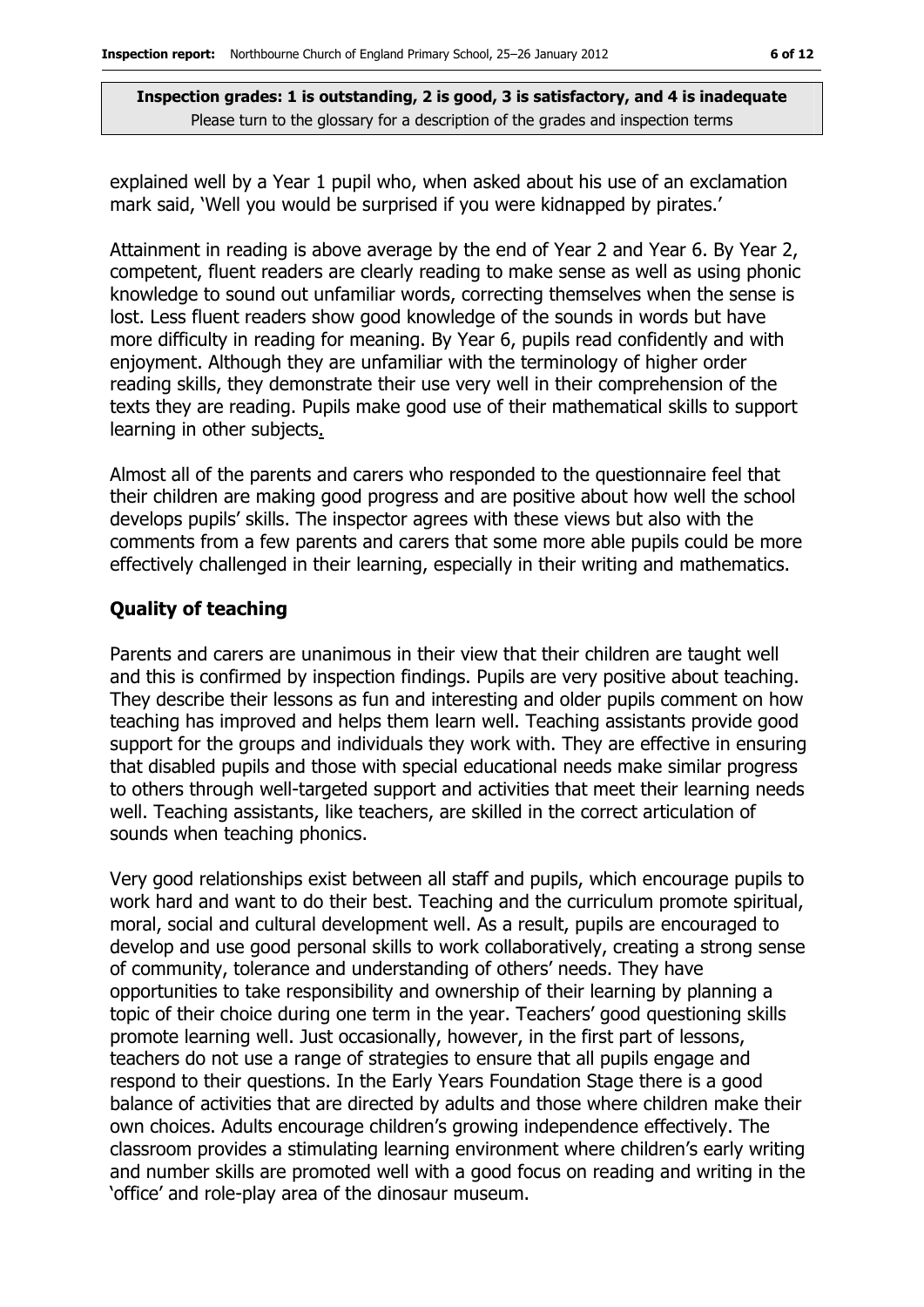Planning in all classes identifies tasks for different groups and includes extension activities. Still, all pupils often start at the same point and so some more able pupils do not always have the time to extend their learning. Marking and feedback are generally good and provide pupils with clear pointers for improving their work. They do not, however, always have time to reflect on teachers' comments or respond to them. Pupils know their targets for learning and what is required to reach the next level but they do not always have opportunities to develop their ability to assess their own progress towards achieving them.

#### **Behaviour and safety of pupils**

Parents and carers all agree that the school keeps children safe and that behaviour in the school is good. These views agree with the inspection findings. Pupils, in their questionnaire, also said they feel safe in school. In discussions they explained that there is no bullying of any kind, including internet bullying, but they were confident that teachers would deal with any incidents should they occur. Pupils appreciate the benefits of a small school community, commenting that because everyone is known, 'we all get on well and we all look out for each other'. Teachers provide pupils with good role models and promote good attitudes to learning successfully. Pupils respond well to sanctions and rewards. There are effective strategies in place to support the learning of a very few pupils who have considerable behavioural needs and find it difficult to moderate their own behaviour appropriately. Consequently, there is very little disruption to the learning in lessons. Pupils' good behaviour makes a considerable contribution to good learning. Pupils know right from wrong and are tolerant of the fact that some pupils find it difficult to manage their own behaviour. Attendance is average as the school seeks to address the issue of the number of families that take holidays in term time. The school's initiatives are helping to improve attendance rates but recognise there is still work to be done.

#### **Leadership and management**

Within good leadership and management overall, the excellent and highly effective leadership of the headteacher has galvanised and motivated the leadership and management of the school as well as staff and pupils. The rigorous focus on teaching and learning and professional development since her initial involvement in the school has brought about improvements over time and better outcomes for pupils. The impact of the federation and the shared vision and direction by all leaders, including the governing body, is ensuring that these improvements are being sustained. Despite the considerable difficulties facing the school after the last inspection, there has been rapid improvement. Accurate and thorough self-assessment informs priorities for development and has moved the overall effectiveness of the school from satisfactory to good, demonstrating a good capacity for further improvement.

Across the federation, a well-planned curriculum enables staff and pupils from both schools to work together and share expertise and resources. A good example was the opportunity pupils had to join pupils at the federated school in a video conference with the British Museum. Such a memorable learning experience,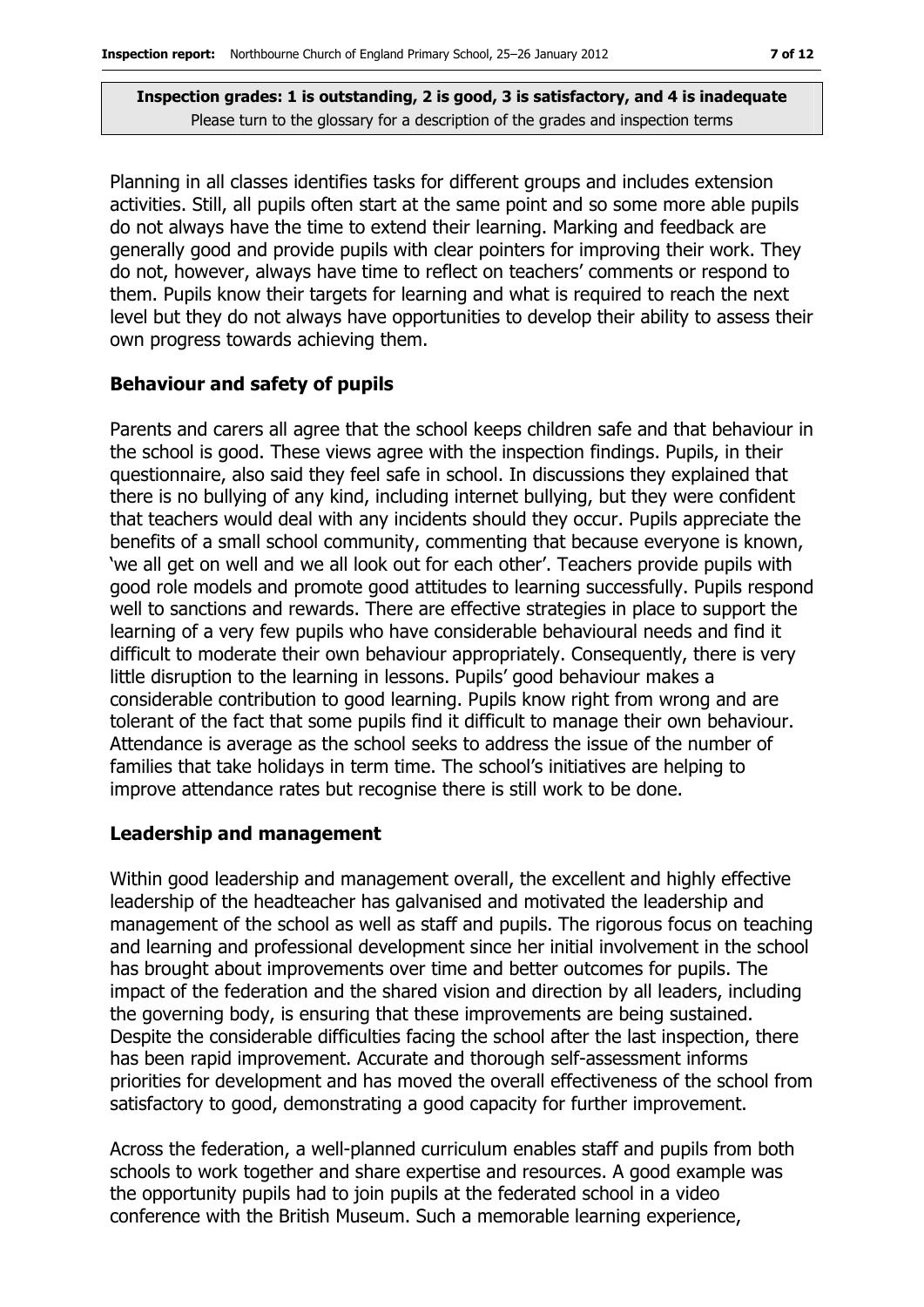promoted pupils' spiritual, moral, social and cultural development very well and would not otherwise have been available to them. Pupils are proud and enthusiastic about their gardening skills and the school is planning the development of the school grounds to considerably increase learning opportunities for pupils.

Regular communication and the work of the family liaison officer are among the strategies to engage parents and carers into the life of the school, although a few parents and carers feel the school could give them further help to support their children's learning. One parent wrote, 'Previous lack of communication has improved greatly.' In response to their requests, parents and carers of children in the Early Years Foundation Stage are now given clear information about what their children are learning. The school's inclusive ethos and clear commitment to promoting equality and tackling discrimination are demonstrated in the support provided to ensure that pupils with behavioural, emotional and social difficulties are managed well and stay involved in their education. There is good support for pupils particularly those whose circumstances make them vulnerable. Parents and carers were especially positive in agreeing that their children are well looked after and their particular needs are met. One parent commented that her children's 'individual needs have been well acknowledged and nurtured'. All safeguarding requirements are well established and ensure that pupils feel safe and learn in a safe environment.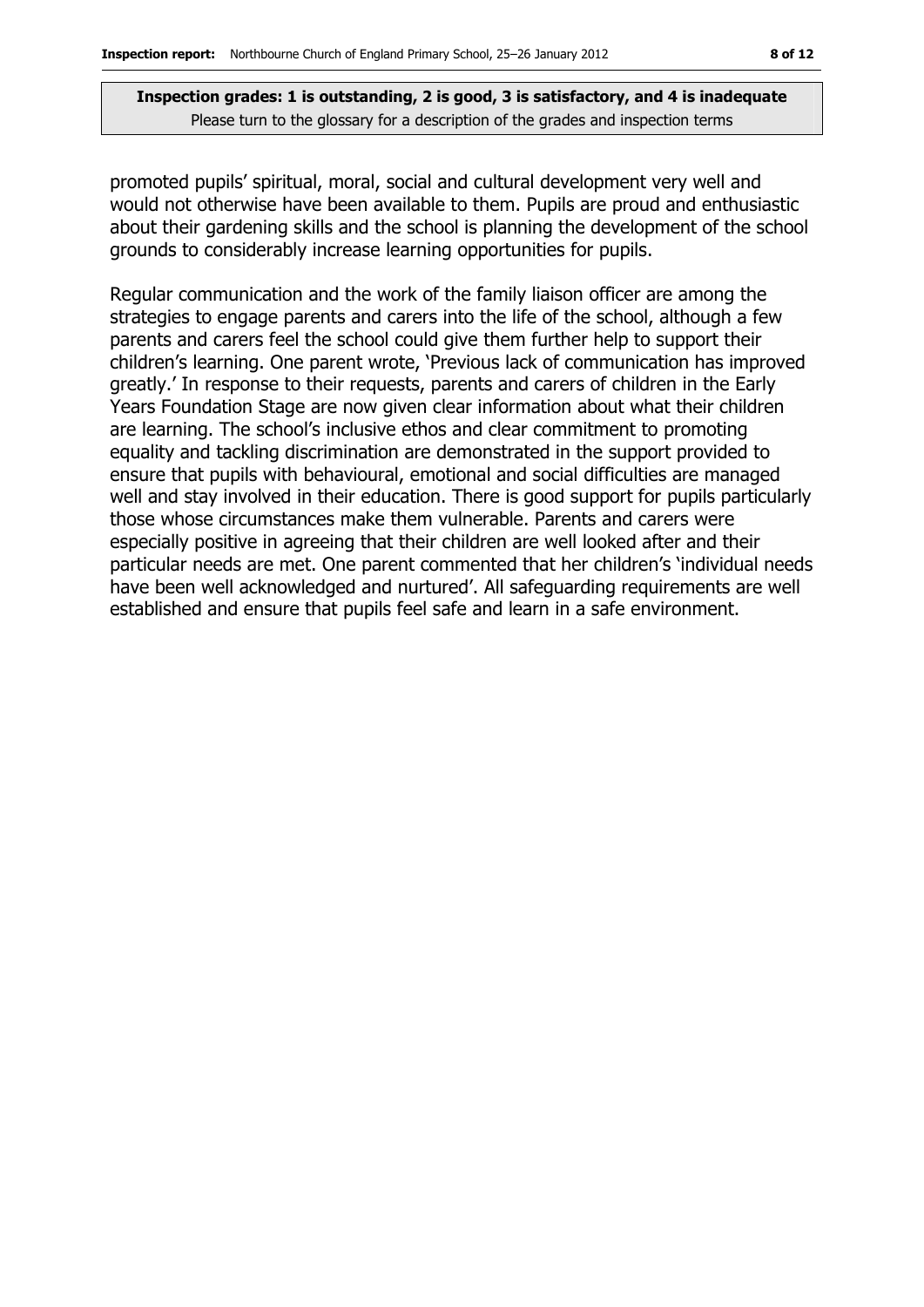# **Glossary**

## **What inspection judgements mean**

| Grade   | <b>Judgement</b> | <b>Description</b>                                            |
|---------|------------------|---------------------------------------------------------------|
| Grade 1 | Outstanding      | These features are highly effective. An outstanding           |
|         |                  | school provides exceptionally well for all its pupils' needs. |
| Grade 2 | Good             | These are very positive features of a school. A school        |
|         |                  | that is good is serving its pupils well.                      |
| Grade 3 | Satisfactory     | These features are of reasonable quality. A satisfactory      |
|         |                  | school is providing adequately for its pupils.                |
| Grade 4 | Inadequate       | These features are not of an acceptable standard. An          |
|         |                  | inadequate school needs to make significant                   |
|         |                  | improvement in order to meet the needs of its pupils.         |
|         |                  | Ofsted inspectors will make further visits until it           |
|         |                  | improves.                                                     |

## **Overall effectiveness of schools**

|                         | Overall effectiveness judgement (percentage of schools) |      |                     |                   |
|-------------------------|---------------------------------------------------------|------|---------------------|-------------------|
| <b>Type of school</b>   | <b>Outstanding</b>                                      | Good | <b>Satisfactory</b> | <b>Inadequate</b> |
| Nursery schools         | 46                                                      | 46   | õ                   |                   |
| Primary schools         |                                                         | 47   | 40                  |                   |
| Secondary<br>schools    | 14                                                      | 38   | 40                  |                   |
| Special schools         | 28                                                      | 48   | 20                  |                   |
| Pupil referral<br>units | 15                                                      | 50   | 29                  |                   |
| All schools             |                                                         | 46   | 38                  |                   |

New school inspection arrangements have been introduced from 1 January 2012. This means that inspectors make judgements that were not made previously.

The data in the table above are for the period 1 September 2010 to 31 August 2011 and represent judgements that were made under the school inspection arrangements that were introduced on 1 September 2009. These data are consistent with the latest published official statistics about maintained school inspection outcomes (see www.ofsted.gov.uk).

The sample of schools inspected during 2010/11 was not representative of all schools nationally, as weaker schools are inspected more frequently than good or outstanding schools.

Primary schools include primary academy converters. Secondary schools include secondary academy converters, sponsor-led academies and city technology colleges. Special schools include special academy converters and non-maintained special schools.

Percentages are rounded and do not always add exactly to 100.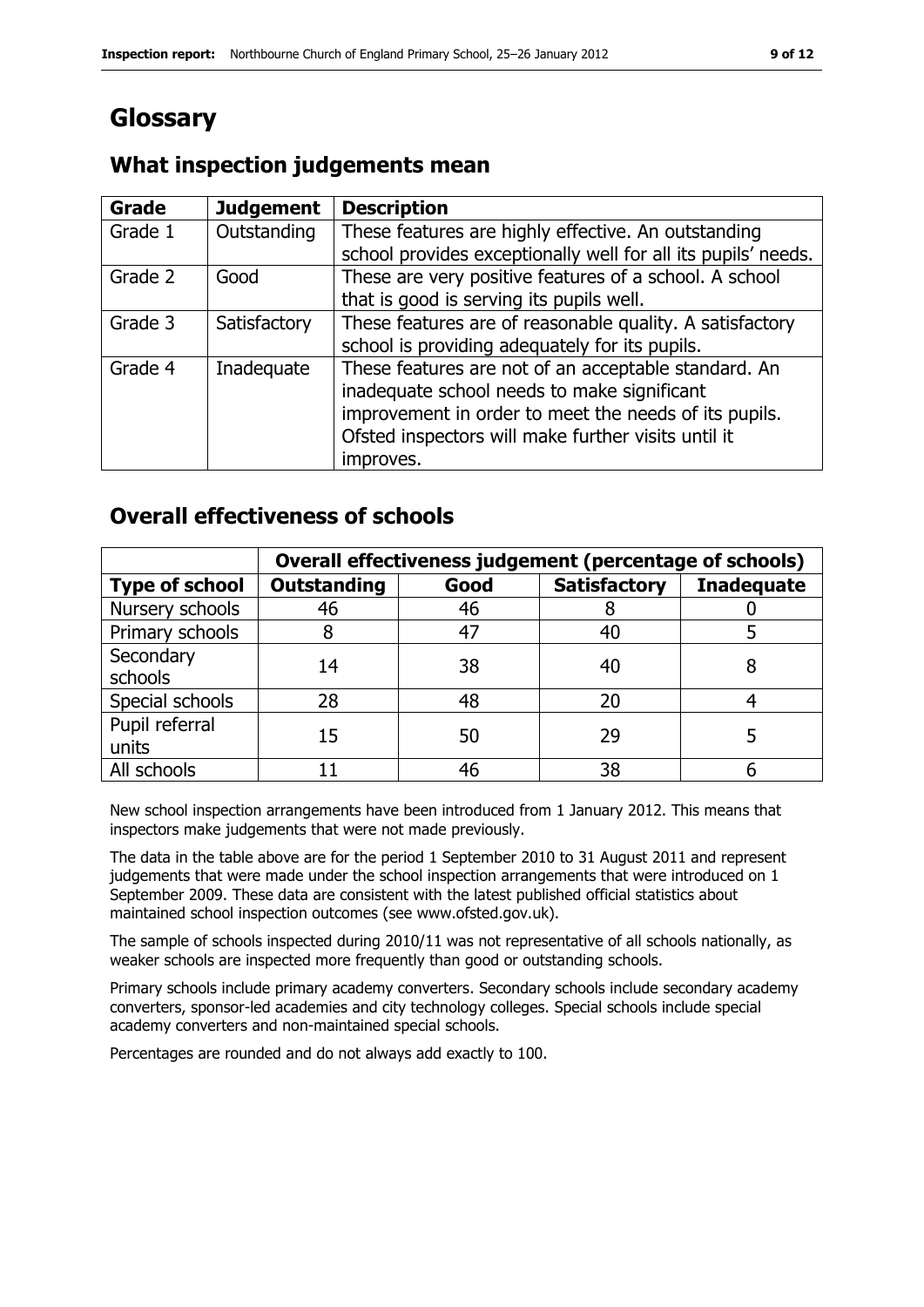# **Common terminology used by inspectors**

| Achievement:               | the progress and success of a pupil in their<br>learning and development taking account of their<br>attainment.                                                                                                        |
|----------------------------|------------------------------------------------------------------------------------------------------------------------------------------------------------------------------------------------------------------------|
| Attainment:                | the standard of the pupils' work shown by test and<br>examination results and in lessons.                                                                                                                              |
| Attendance:                | the regular attendance of pupils at school and in<br>lessons, taking into account the school's efforts to<br>encourage good attendance.                                                                                |
| Behaviour:                 | how well pupils behave in lessons, with emphasis<br>on their attitude to learning. Pupils' punctuality to<br>lessons and their conduct around the school.                                                              |
| Capacity to improve:       | the proven ability of the school to continue<br>improving based on its self-evaluation and what<br>the school has accomplished so far and on the<br>quality of its systems to maintain improvement.                    |
| Leadership and management: | the contribution of all the staff with responsibilities,<br>not just the governors and headteacher, to<br>identifying priorities, directing and motivating staff<br>and running the school.                            |
| Learning:                  | how well pupils acquire knowledge, develop their<br>understanding, learn and practise skills and are<br>developing their competence as learners.                                                                       |
| Overall effectiveness:     | inspectors form a judgement on a school's overall<br>effectiveness based on the findings from their<br>inspection of the school.                                                                                       |
| Progress:                  | the rate at which pupils are learning in lessons and<br>over longer periods of time. It is often measured<br>by comparing the pupils' attainment at the end of a<br>key stage with their attainment when they started. |
| Safety:                    | how safe pupils are in school, including in lessons;<br>and their understanding of risks. Pupils' freedom<br>from bullying and harassment. How well the school<br>promotes safety, for example e-learning.             |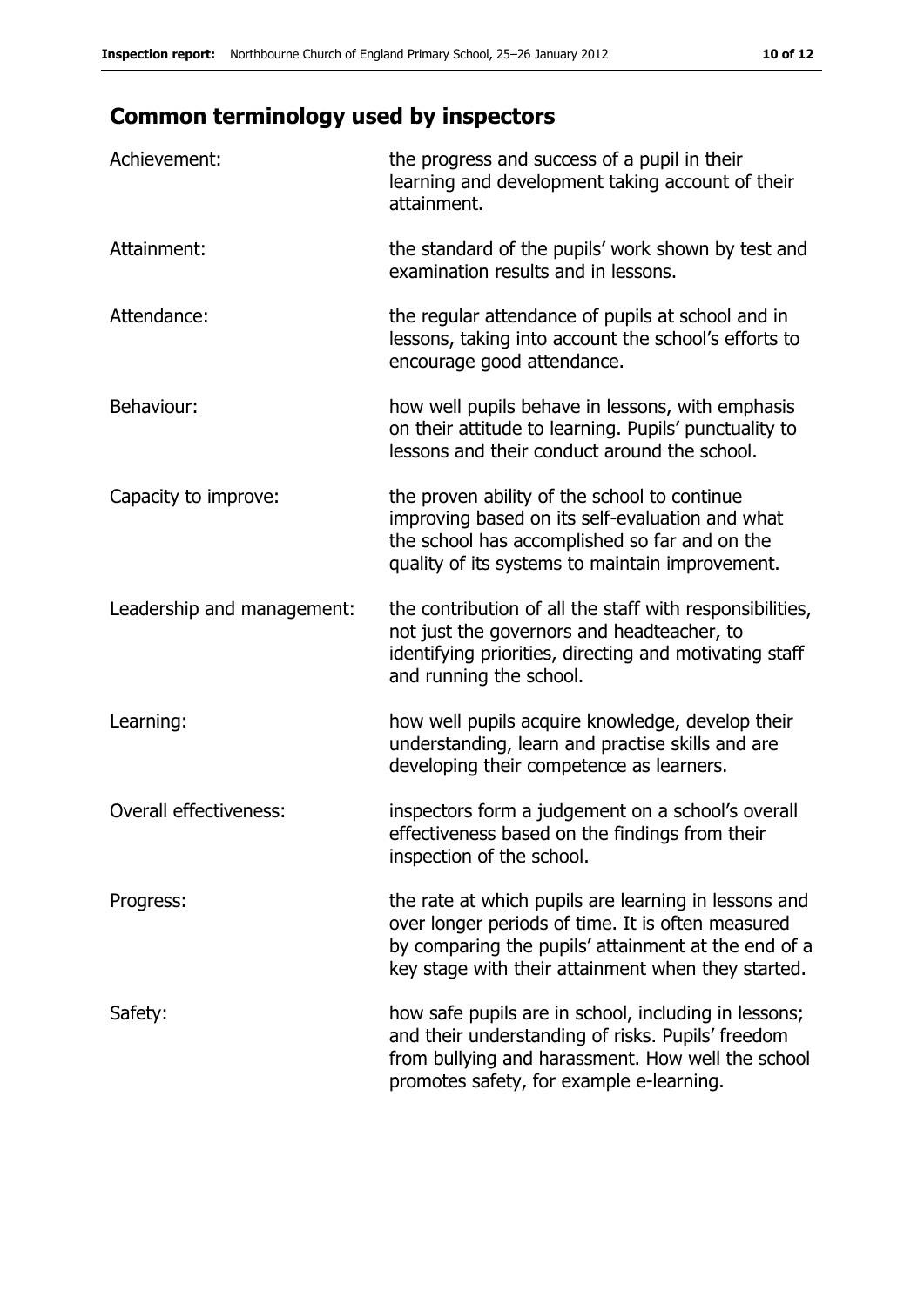#### **This letter is provided for the school, parents and carers to share with their children. It describes Ofsted's main findings from the inspection of their school.**



27 January 2012

Dear Pupils

#### **Inspection of Northbourne Church of England Primary School, Deal, CT14 0LP**

Thank you very much for the welcome you gave me when I visited your school and for talking to me about your work. You are very polite and friendly and I appreciated the way you helped me find out about your school. You are right to enjoy coming to Northbourne because I agree with you that it is a good school.

These are the main things I found.

- There have been many improvements since your school became part of a federation and you have lots more opportunities to do many exciting things that you could not do before.
- You work hard and make good progress. You do especially well in your reading and have done well to improve your writing skills.
- You behave well and feel safe because the adults in the school care for you.
- The teaching is good and you enjoy lots of interesting activities. You especially enjoy using the laptops to help you learn.
- Your headteacher, senior leaders, staff and governors all work well together to help you achieve well.

These are the things that will make your school even better.

- Improve the levels you reach in English and mathematics by the end of Year 6. Teachers should make sure that those of you who find learning easier have enough time to complete the challenges they set for you.
- Make sure all lessons are as good as the best ones, help you learn as well as you can by giving you time to respond to teachers' marking and improve your work, and help you learn how to decide for yourself how well you are making progress towards your targets.
- Improve attendance so that no one misses out on important learning.

You can help by always trying hard and doing your best.

Yours sincerely Margaret Coussins Lead inspector